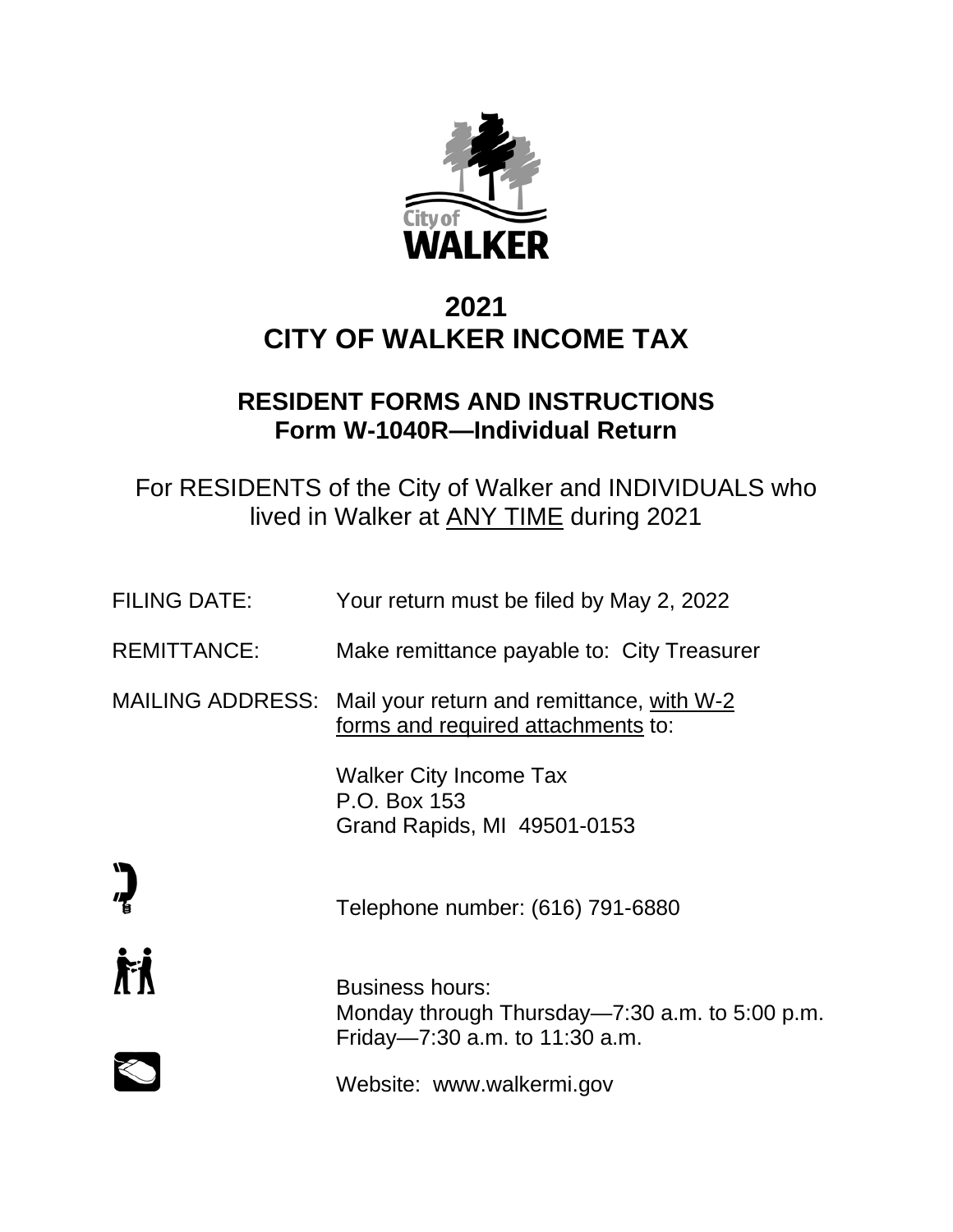#### **GENERAL INFORMATION**

#### **NEW FOR 2021**

These forms and instructions were prepared prior to the issuance of final 2021 federal forms and schedules. They include references to federal forms and schedules that were still in draft form at the time of publication. Please contact the Walker Income Tax Department at (616) 791-6880 if you have any questions regarding what federal forms need to be attached.

#### **WHO MUST FILE A RETURN**

Every resident or part-year resident of Walker who had taxable income in 2021 of \$600 or more must file a return by May 2, 2022. See Taxable Income paragraph below. Married persons may file either a joint return or separate returns.

If you do not meet the requirements for filing a return but Walker tax was withheld or estimated tax was paid, you must file to receive a refund. **WHO MUST USE THIS FORM**

**Full-year resident -** If you were a resident of Walker during all of 2021 and had taxable income, you must use this form (W-1040R). All taxable income while a resident of Walker must be reported on this form, regardless of the source of the income. (See Taxable Income paragraph)

**Part-year resident who worked in Walker as both a resident and a nonresident -** In addition to filing a resident form, individuals who had income subject to the Walker tax both as a resident and as a nonresident must fill out and attach a Schedule L. Schedule L is available at www.walker.city and is necessary to compute the tax on those items of income that are taxed differently to residents and nonresidents. Do not use Schedule L unless you had income subject to the Walker tax both as a resident and as a nonresident.

Indicate to the left of the dollar amount entered on line 7 that such amount has been transferred from Schedule L. Do not fill in lines 1 through 6 on the front of the form.

**Part-year resident who did not work in Walker as a nonresident -** Do not use Schedule L if you were a part-year resident of Walker and did not work in Walker during the part of the year that you lived outside of Walker. Report on this form only your taxable income while a resident, regardless of the source of the income. Show the period you were a resident and your former address in the spaces provided.

#### **EXTENSION OF TIME TO FILE**

The due date of this return may be extended for a period not to exceed six months. **When a city extension is granted, tentative tax must be paid by May 2, 2022.** Applications for extensions are available online at www.walkermi.gov/taxforms

#### **Applying for a Federal extension does not satisfy the requirement to file a Walker extension.**

**TAXABLE INCOME**

Walker residents are required to report the same kinds of taxable income on their city return as they report on their federal return, **with the following exceptions:**

- Gifts, inheritances and bequests are not taxable income.
- Pensions (including disability pensions), social security, annuities, IRA distributions after age 59 ½, and rollover of amounts from IRA's to ROTH IRA's are not taxable income. See the Income Tax FAQ section on our website for more information regarding which pension codes from Box 7 of form 1099-R are exempt and which are taxable.
- Proceeds of insurance (except that payments from a health and accident policy paid for by your employer are taxable to the same extent as provided by the Internal Revenue Code).
- Unemployment compensation and supplemental unemployment benefits are not taxable income.
- Interest from obligations of the United States, the states, or subordinate units of government of the states, and gains or losses on the sales of obligations of the United States are not taxable income.
- Military pay of members of the National Guard and the Armed Forces of the United States including Reserve pay is not taxable income. Attach a copy of your military W-2.
- Michigan State Lottery prizes won before January 1, 1988 are not taxable income. Michigan State Lottery prizes won after December 31, 1987 are taxable income.

#### **DECLARATION OF ESTIMATED TAX**

If you expect that your Walker income in 2022 not subject to withholding will be more than \$10,000 after deductions (\$100 in tax), you must file a Declaration of Estimated Tax (form W-1040ES) for 2022 by May 2, 2022 and pay at least one-fourth (1/4) of the estimated 2022 tax with your Declaration. The three remaining payments are due at the end of June, September and January.

**Failure to file a Declaration of Estimated Tax and make the required payments will result in the assessment of penalty and** 

**interest for the late payment of tax.** To avoid penalty and interest charges, you must pay in through withholdings and/or quarterly estimated payments at least 70% of your current year or prior year liability, whichever is lower.

If at any time during the year your income increases to such a level that one hundred dollars tax or more will be due at the end of the year, a Declaration of Estimated Tax must be filed.

**The Declaration of Estimated Tax Forms W-1040ES (quarterly estimated vouchers for 2022) are available on our website.**

#### **LINE BY LINE INSTRUCTIONS SCHEDULE 1—EXEMPTIONS**

#### Lines 1-3

All individuals filing a Walker income tax return are allowed one personal exemption even if they are eligible to be claimed as a dependent on another filer's return. On a joint return both individuals are allowed one personal exemption.

If you are taking an exemption for your spouse, you must enter their social security number and they must sign the return even if they do not have any Walker income.

Individuals who are 65 years of age or older may claim one additional personal exemption. On a joint return either one or both individuals if they qualify may claim one additional exemption for being 65 years of age or older.

Individuals who are legally blind may also claim an additional personal exemption. On a joint return either one or both individuals if they qualify may claim an additional exemption.

#### **SCHEDULE 2—WAGE DETAIL**

Columns A and B

All wages, salaries, sick pay, tips, bonuses, etc. earned by a resident of Walker while a resident of Walker are taxable regardless of where earned and must be included on Schedule 2.

Enter Walker income tax withheld by your employer in Column A as shown on your 2021 W-2 statements. The locality name on your W-2(s) must be Walker for you to receive credit for Walker income tax withholding. **The City of Walker copy of your W-2(s) must be submitted with your return.**

Enter total wages from box one of your W-2(s) in Column B. **SCHEDULE 3—PAYMENTS**

Line 1—Tax withheld by your employer

Enter the amount of Walker tax withheld from Schedule 2, Column A, line 1a.

Line 2—Estimated payments, credit from a prior year, extension payments If you made quarterly estimated payment(s), applied an overpayment from your 2020 Walker return to 2021 or made a payment with an extension, enter the total of all payments on line 2.

In addition, enter any Walker income tax paid on your behalf by a partnership of which you are a partner on line 2. Please indicate to the right of the amount that the payment was made by a partnership. Line 3—Credit for tax paid to another city.

If you are a Walker resident subject to city income tax in another city, you may claim a credit against Walker income tax for the net amount paid to the other city. This credit may not exceed the tax that a nonresident of Walker would pay on the same income earned in Walker. Complete Worksheet 1 on page 2 of the form to determine the amount of credit to enter on line 3. If you worked at home during 2021 due to COVID, you must reduce the amount of wages for the credit to the amount actually earned in the non-resident city.

**You must attach a copy of the 2021 city income tax return(s) that you filed with the other city(ies).**

#### **SCHEDULE 4—OTHER INCOME/LOSS**

*The federal rules concerning passive losses are applicable to losses deducted on this return.*

Line 1—Interest income

Enter interest from your federal return on line 1a. Enter interest from obligations of the United States Government on line 1b. Subtract line 1b. from line 1a. and enter the result on line 1c. Line 2—Dividend income

Enter dividends from your federal return on line 2a. Enter dividends from obligations of the United States on line 2b. Subtract line 2b. from line 2a. and enter the result on line 2c.

Line 3—Income/loss from business (for filers of Federal Schedule C) Walker residents are taxed on the net profits from their operation of a business or profession regardless of where it is located.

Enter your Schedule C income/loss on line 3a. Enter your SEP deduction, if applicable, on line 3b. Subtract line 3b. from 3a. and enter the result on line 3c. **You must attach a copy of Federal Schedule C**. If you have deducted a SEP contribution on line 3b. **you must attach a copy of Schedule 1 of your Federal Form 1040.**

A net operating loss carryover may be deducted if the loss was incurred after January 1, 1988. Attach a schedule showing the calculation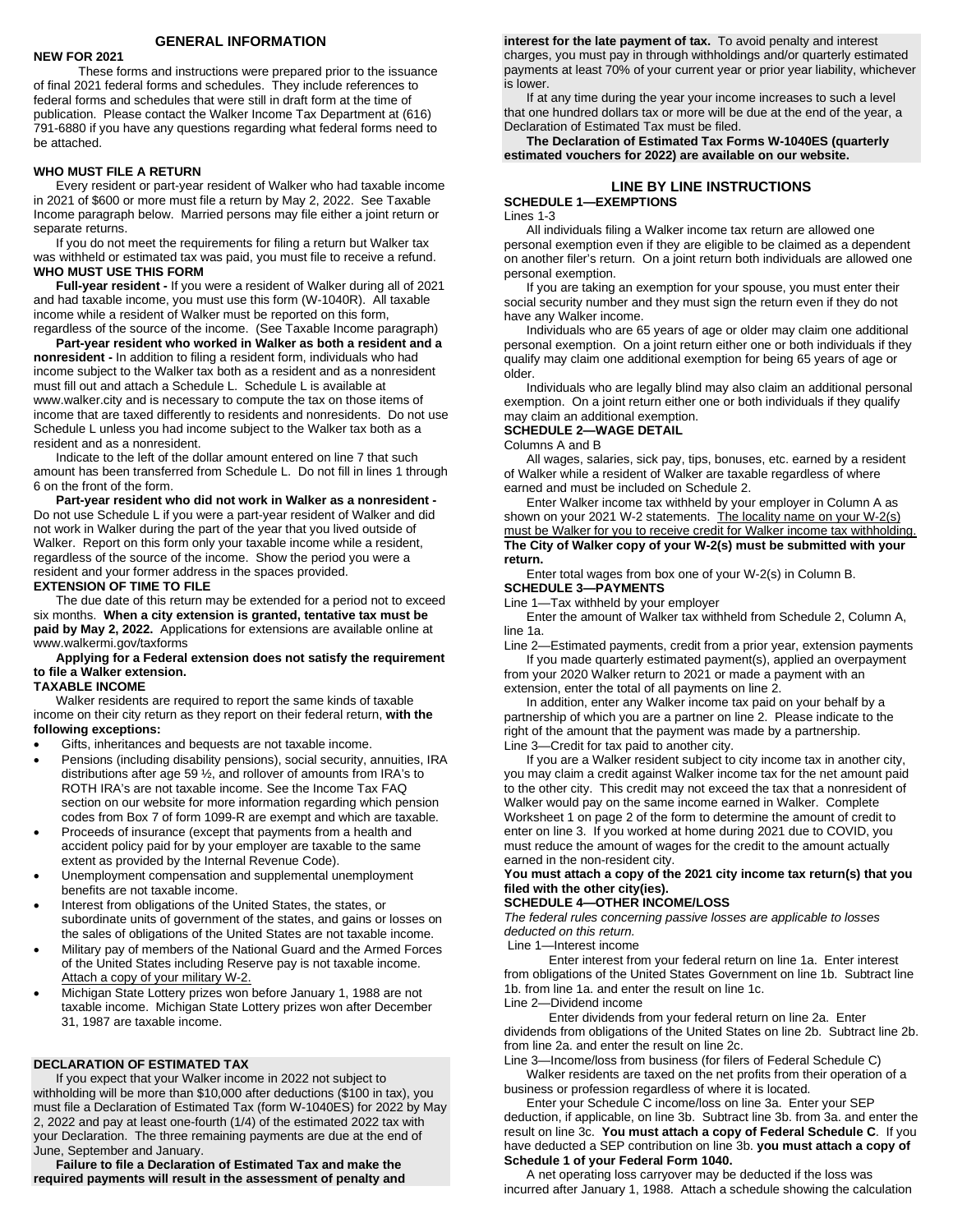# CITY OF WALKER RESIDENT INDIVIDUAL INCOME TAX RETURN

**W-1040R** Due May 2, 2022 **2021**

| Please print.           | Your first name & initial                                                                                                                                                                                                                                                 |                                           |                                   | Last name    |  |                            |            |    | Your Social Security Number--REQUIRED              |                        |                                    |                               |                             |                     |                                  |                   |
|-------------------------|---------------------------------------------------------------------------------------------------------------------------------------------------------------------------------------------------------------------------------------------------------------------------|-------------------------------------------|-----------------------------------|--------------|--|----------------------------|------------|----|----------------------------------------------------|------------------------|------------------------------------|-------------------------------|-----------------------------|---------------------|----------------------------------|-------------------|
| Complete                |                                                                                                                                                                                                                                                                           |                                           |                                   |              |  |                            |            |    |                                                    |                        |                                    |                               |                             |                     |                                  |                   |
| social security         | If joint, spouse's first name & initial                                                                                                                                                                                                                                   |                                           |                                   | Last name    |  |                            |            |    |                                                    |                        |                                    |                               |                             |                     |                                  |                   |
| numbers                 |                                                                                                                                                                                                                                                                           |                                           |                                   |              |  |                            |            |    | Spouse's Social Security Number                    |                        |                                    |                               |                             |                     |                                  |                   |
| are required.           | Home address (Number and street or rural route)                                                                                                                                                                                                                           |                                           |                                   |              |  |                            |            |    |                                                    |                        |                                    |                               |                             |                     |                                  |                   |
| <b>SEE</b>              | City, town or post office                                                                                                                                                                                                                                                 |                                           |                                   | <b>State</b> |  |                            | Zip code   |    | Day phone                                          |                        |                                    |                               |                             | Evening phone       |                                  |                   |
| <b>INSTRUCTIONS</b>     |                                                                                                                                                                                                                                                                           |                                           |                                   |              |  |                            |            |    |                                                    |                        |                                    |                               |                             |                     |                                  |                   |
|                         |                                                                                                                                                                                                                                                                           |                                           |                                   |              |  | Taxpayer only              |            |    |                                                    |                        |                                    |                               |                             |                     |                                  |                   |
| Former Address:         |                                                                                                                                                                                                                                                                           |                                           |                                   |              |  | Spouse only<br><b>Both</b> |            |    | If married, is spouse filing<br>a separate return? |                        |                                    |                               |                             | $\bigcap$ Yes       |                                  | $\blacksquare$ No |
| Schedule 1              | <b>Exemption Amount</b>                                                                                                                                                                                                                                                   |                                           |                                   |              |  |                            |            |    |                                                    |                        |                                    |                               |                             |                     | 1.                               |                   |
| Check boxes that apply: | Regular<br>65 or over<br>Number of boxes checked<br>Blind<br>1.                                                                                                                                                                                                           |                                           |                                   |              |  |                            |            |    |                                                    |                        |                                    |                               |                             |                     |                                  |                   |
|                         | Number of dependent children and/or other dependents<br>Yourself<br>2.                                                                                                                                                                                                    |                                           |                                   |              |  |                            |            |    | 2.                                                 |                        |                                    |                               |                             |                     |                                  |                   |
| Spouse                  | which you listed on your federal return<br>Total number of exemptions--add lines 1 and 2<br>3.                                                                                                                                                                            |                                           |                                   |              |  |                            |            |    |                                                    | 3.                     |                                    |                               |                             |                     |                                  |                   |
|                         | **If this box is checked, you must enter spouse's social                                                                                                                                                                                                                  |                                           |                                   |              |  |                            |            |    | Multiply number of exemptions in line 3 by \$600   |                        |                                    |                               |                             |                     |                                  |                   |
|                         | security number above and spouse must sign return                                                                                                                                                                                                                         |                                           |                                   |              |  |                            |            |    | and enter on line 5 of return summary below.       |                        |                                    |                               |                             |                     |                                  |                   |
| <b>Schedule 2</b>       | <b>Wage Detail</b>                                                                                                                                                                                                                                                        |                                           | ATTACH WALKER COPY OF FORM(S) W-2 |              |  |                            |            |    |                                                    | Column A               |                                    |                               |                             |                     | Column B                         |                   |
|                         |                                                                                                                                                                                                                                                                           | Street address of actual work location(s) |                                   |              |  |                            |            |    |                                                    | Walker tax<br>withheld |                                    |                               |                             |                     | Total wages from<br>Box 1 of W-2 |                   |
| Employer's name         |                                                                                                                                                                                                                                                                           |                                           |                                   |              |  |                            |            |    |                                                    |                        |                                    | .00                           |                             |                     |                                  | .00               |
|                         |                                                                                                                                                                                                                                                                           |                                           |                                   |              |  |                            |            |    |                                                    |                        |                                    | .00.                          |                             |                     |                                  | .00               |
|                         |                                                                                                                                                                                                                                                                           |                                           |                                   |              |  |                            |            |    |                                                    |                        |                                    | .00.                          |                             |                     |                                  | .00.              |
|                         |                                                                                                                                                                                                                                                                           |                                           |                                   |              |  |                            | Totals 1a. |    |                                                    |                        |                                    | .00<br>.00<br>11 <sub>b</sub> |                             |                     |                                  | .00<br>.00.       |
| Schedule 3              | <b>Payments</b>                                                                                                                                                                                                                                                           |                                           |                                   |              |  |                            |            |    |                                                    |                        |                                    |                               |                             |                     |                                  |                   |
| 1.                      | Tax withheld by your employer from line 1a. of Schedule 2                                                                                                                                                                                                                 |                                           |                                   |              |  |                            |            | 1. |                                                    |                        |                                    | .00                           |                             |                     |                                  |                   |
| 2.                      | 2021 estimated payments, credit from 2020 W-1040R, payment with extension                                                                                                                                                                                                 |                                           |                                   |              |  |                            |            | 2. |                                                    |                        |                                    | .00.                          |                             |                     |                                  |                   |
| 3.                      | Credit for tax paid to another city--from Page 2, Worksheet 1                                                                                                                                                                                                             |                                           |                                   |              |  |                            |            | 3. |                                                    |                        |                                    | .00.                          | Attach copy of other return |                     |                                  |                   |
| 4.                      | Total payments--enter here and on line 8 of return summary below                                                                                                                                                                                                          |                                           |                                   |              |  |                            |            | 4. |                                                    |                        |                                    | .00.                          |                             |                     |                                  |                   |
|                         | 1. Total wages, salaries and tips from Schedule 2, line 1b.                                                                                                                                                                                                               |                                           |                                   |              |  |                            |            |    | Attach your W-2 form(s)                            |                        |                                    |                               | 1.                          |                     |                                  | .00               |
| <b>Return</b>           | 2. Other income/loss from Page 2, Schedule 4, line 11                                                                                                                                                                                                                     |                                           |                                   |              |  |                            |            |    |                                                    |                        |                                    |                               | .00<br>2.                   |                     |                                  |                   |
| <b>Summary</b>          | .00<br>3.<br>3. Deductions from Page 2, Schedule 5, Line 5 (Enter as negative amount)                                                                                                                                                                                     |                                           |                                   |              |  |                            |            |    |                                                    |                        |                                    |                               |                             |                     |                                  |                   |
|                         | 4. Combine lines 1, 2 and 3. This is your total Walker income<br>4.                                                                                                                                                                                                       |                                           |                                   |              |  |                            |            |    |                                                    | .00                    |                                    |                               |                             |                     |                                  |                   |
| <b>Exemptions</b>       | .00<br>5. Multiply number of exemptions from Schedule 1, line 3 by \$600 and enter here<br>5.                                                                                                                                                                             |                                           |                                   |              |  |                            |            |    |                                                    |                        |                                    |                               |                             |                     |                                  |                   |
| Taxable Incomel         | 6. Subtract line 5 from line 4. This is your taxable income                                                                                                                                                                                                               |                                           |                                   |              |  |                            |            |    |                                                    |                        |                                    |                               | 6.                          |                     |                                  | .00               |
| Tax                     | 7. Multiply line 6 by one percent (.01) This is your Walker tax<br>$Tax \gg$                                                                                                                                                                                              |                                           |                                   |              |  |                            | 7.         |    |                                                    | .00                    |                                    |                               |                             |                     |                                  |                   |
| <b>Payments</b>         | .00<br>8.<br>8. Total of Walker payments from Schedule 3, line 4<br>Payments >>>                                                                                                                                                                                          |                                           |                                   |              |  |                            |            |    |                                                    |                        |                                    |                               |                             |                     |                                  |                   |
| Tax                     | 9. If tax (line 7) is larger than payments (line 8) enter amount you owe. MAKE CHECK                                                                                                                                                                                      |                                           |                                   |              |  |                            |            |    |                                                    |                        |                                    |                               |                             |                     |                                  |                   |
| <b>Due</b>              | PAYABLE TO WALKER CITY TREASURER OR PAY WITH A DIRECT ELECTRONIC<br>WITHDRAWAL (Mark pay tax due, line 14b, and complete lines 14 c,d,e & f)                                                                                                                              |                                           |                                   |              |  |                            |            |    |                                                    |                        | Pay With<br>Return >>>             |                               | 9.                          |                     |                                  | .00               |
| Overpayment             | 10. If payments (line 8) are larger than tax (line 7) ENTER OVERPAYMENT                                                                                                                                                                                                   |                                           |                                   |              |  |                            |            |    |                                                    |                        | Overpayment >>>                    |                               | 10.                         |                     |                                  | .00               |
| Credit to 2022          | 11. Amount of overpayment to be held and applied to your 2022 estimated tax                                                                                                                                                                                               |                                           |                                   |              |  |                            |            |    |                                                    |                        | <b>Credit to 2022 &gt;&gt;&gt;</b> |                               | 11.                         |                     |                                  | .00               |
| <b>Donation</b>         | 12. Overpayment donated to Education Foundation--See page 2                                                                                                                                                                                                               |                                           |                                   |              |  |                            |            |    |                                                    |                        | Donation >>>                       |                               | 12.                         |                     |                                  | .00               |
|                         |                                                                                                                                                                                                                                                                           |                                           |                                   |              |  |                            |            |    |                                                    |                        |                                    |                               |                             |                     |                                  |                   |
| Refund                  | 13. Amount of overpayment to be refunded (For direct deposit, mark refund box,<br>line 14a, and complete lines 14 c,d,e & f)                                                                                                                                              |                                           |                                   |              |  |                            |            |    |                                                    |                        | Refund >>>                         |                               | 13.                         |                     |                                  | .00               |
| <b>Direct Deposit</b>   | 14. Direct deposit refund or direct withdrawal payment Mark one:                                                                                                                                                                                                          |                                           |                                   |              |  | 14a                        |            |    | Refund-direct deposit                              |                        | 14b                                |                               |                             |                     | Pay tax due-direct withdraw      |                   |
| or                      | c. Routing number                                                                                                                                                                                                                                                         |                                           |                                   |              |  |                            |            |    | e. Type of account:                                |                        |                                    | Checking                      |                             | Savings             |                                  |                   |
|                         |                                                                                                                                                                                                                                                                           |                                           |                                   |              |  |                            |            |    |                                                    |                        |                                    |                               |                             |                     | (Default is date processed)      |                   |
| Direct Payment          | d. Account number                                                                                                                                                                                                                                                         |                                           |                                   |              |  |                            |            |    |                                                    |                        |                                    |                               |                             | f. Withdrawal date: |                                  |                   |
|                         | I have read this return. Under the penalties of perjury, I declare that to the best of my knowledge and belief the return is true, correct and accurately lists all amounts and sources                                                                                   |                                           |                                   |              |  |                            |            |    |                                                    |                        |                                    |                               |                             |                     |                                  |                   |
|                         | of Walker income I received during the tax year. If prepared by a person other than the taxpayer, his/her declaration is based on all information of which he/she has any knowledge.<br>Your signature<br>Paid preparer's signature<br>Spouse's signature if joint return |                                           |                                   |              |  |                            |            |    |                                                    |                        |                                    |                               |                             |                     |                                  |                   |
| <b>PLEASE</b>           |                                                                                                                                                                                                                                                                           |                                           |                                   |              |  |                            |            |    |                                                    |                        |                                    |                               |                             |                     |                                  |                   |
| <b>SIGN HERE</b>        | If you itemized deductions on your Federal income<br>Your occupation<br>Spouse's occupation<br>Date<br>Date<br>tax return for 2021, check here:                                                                                                                           |                                           |                                   |              |  |                            |            |    |                                                    |                        |                                    |                               |                             |                     |                                  |                   |
|                         | YOU MUST ATTACH A COPY OF PAGE 1 AND SCHEDULE 1 (IF USED) OF YOUR 2021 FEDERAL 1040                                                                                                                                                                                       |                                           |                                   |              |  |                            |            |    |                                                    |                        |                                    |                               |                             |                     |                                  |                   |
|                         |                                                                                                                                                                                                                                                                           |                                           |                                   |              |  |                            |            |    |                                                    |                        |                                    |                               |                             |                     |                                  |                   |

Mail return to: City of Walker Income Tax Dept., PO Box 153, Grand Rapids, MI 49501-0153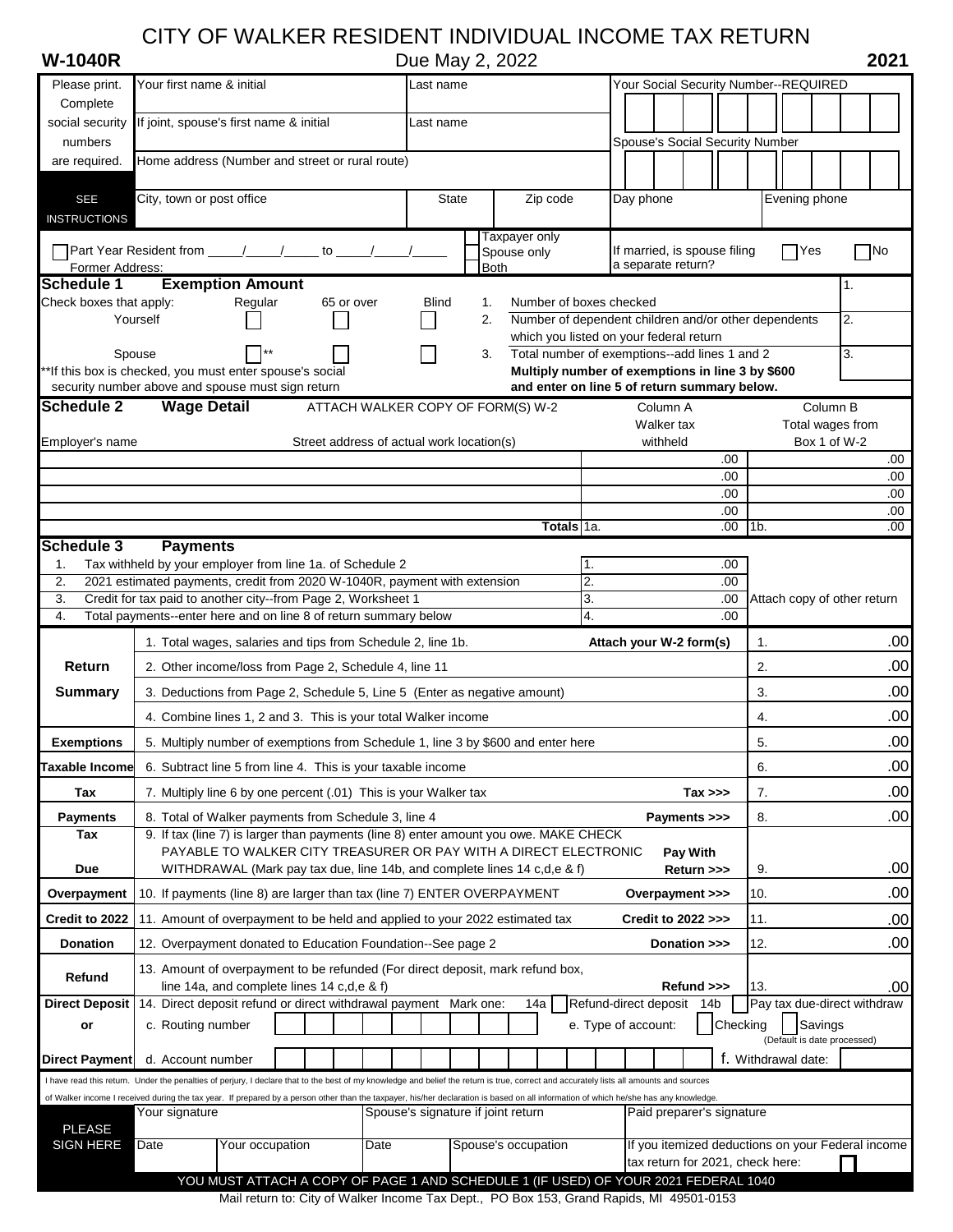# CITY OF WALKER RESIDENT INDIVIDUAL INCOME TAX RETURN<br>W-1040R **Page 2 W-1040R 2021**

| <b>Schedule 4</b><br><b>Other Income/Loss</b>                                                                                                                                                                |                             |                                        |                                                               |     |      |  |  |  |
|--------------------------------------------------------------------------------------------------------------------------------------------------------------------------------------------------------------|-----------------------------|----------------------------------------|---------------------------------------------------------------|-----|------|--|--|--|
| PART YEAR RESIDENTS INCLUDE ONLY INCOME/LOSS ATTRIBUTABLE TO PERIOD OF RESIDENCY                                                                                                                             |                             |                                        |                                                               |     |      |  |  |  |
| 1. Interest income from Federal return                                                                                                                                                                       | 1a.<br>.00                  | U.S. interest                          | 1 <sub>b</sub><br>.00                                         | 1c. | .00  |  |  |  |
| 2. Dividend income from Federal return                                                                                                                                                                       | 2a.<br>.00                  | U.S. dividends                         | 2 <sub>b</sub><br>.00                                         | 2c. | .00  |  |  |  |
| 3. Income/loss from business--Federal Schedule C                                                                                                                                                             | За.<br>.00                  | SEP deduction                          | 3b.<br>.00                                                    | 3c. | .00  |  |  |  |
| 4. Income/loss from rents/royalties--Federal Schedule E, page 1                                                                                                                                              |                             |                                        |                                                               | 4.  | .00. |  |  |  |
| 5. Income/loss from partnerships--Federal Schedule E, page 2                                                                                                                                                 | 5.                          | .00.                                   |                                                               |     |      |  |  |  |
| 6. Income/loss from sale or exchange of property (Capital gains)--Federal Schedule D/Form 8949                                                                                                               |                             |                                        |                                                               | 6.  | .00. |  |  |  |
| 7. Distributions from Subchapter S corporations--Federal Schedule K-1                                                                                                                                        | 7.                          | .00.                                   |                                                               |     |      |  |  |  |
| 8. Income from estates/trusts--Federal Schedule E, page 2                                                                                                                                                    | 8.                          | .00                                    |                                                               |     |      |  |  |  |
| 9. Premature distributions from profit sharing plans, pension plans and/or IRAs                                                                                                                              | 9.                          | .00.                                   |                                                               |     |      |  |  |  |
| 10. Other income (alimony received, gambling winnings, taxable scholarships, etc.)                                                                                                                           | 10.                         | .00.                                   |                                                               |     |      |  |  |  |
| 11. Total--combine lines 1c. through 10--enter here and on page 1, line 2 of return summary                                                                                                                  | 11.                         | .00.                                   |                                                               |     |      |  |  |  |
| <b>Schedule 5</b><br><b>Deductions</b>                                                                                                                                                                       |                             |                                        |                                                               |     |      |  |  |  |
| PART YEAR RESIDENTS ALLOCATE DEDUCTIONS FOR PERIOD OF RESIDENCY                                                                                                                                              |                             |                                        |                                                               |     |      |  |  |  |
| 1. IRA deduction--attach Schedule 1 of Federal 1040 (No deduction is allowed for contributions to a ROTH IRA)                                                                                                |                             |                                        |                                                               | 1.  | .00  |  |  |  |
| 2. Employee business expenses--see instructions and attach detailed list                                                                                                                                     |                             |                                        |                                                               | 2.  | .00. |  |  |  |
| 3. Moving expenses--see instructions and attach Federal 3903                                                                                                                                                 |                             |                                        |                                                               | 3.  | .00. |  |  |  |
| 4. Alimony paid--attach Schedule 1 of Federal 1040                                                                                                                                                           |                             |                                        |                                                               | 4.  | .00. |  |  |  |
| 5. Total--add lines 1 through 4--enter here and on page 1, line 3 of return summary                                                                                                                          |                             |                                        |                                                               | 5.  | .00  |  |  |  |
| <b>Worksheet 1</b><br><b>Credit for Tax Paid to Another City</b>                                                                                                                                             |                             |                                        |                                                               |     |      |  |  |  |
| 1. Total income after deductions (before exemptions) from 2021 non-resident city return                                                                                                                      |                             |                                        |                                                               | 1.  | .00. |  |  |  |
| 2. Less: exemption amount from Walker return--page 1, line 5                                                                                                                                                 |                             |                                        |                                                               | 2.  | .00. |  |  |  |
| 3. Subtract line 2 from line 1                                                                                                                                                                               |                             |                                        |                                                               | 3.  | .00. |  |  |  |
| 4. Rate                                                                                                                                                                                                      |                             |                                        |                                                               | 4.  | .005 |  |  |  |
| 5. Multiply line 4 by line 3--enter here and on page 1, schedule 3, line 3                                                                                                                                   |                             |                                        |                                                               | 5.  | .00. |  |  |  |
| (Credit is limited to actual tax liability from other city's return and must be reduced if you worked at home due to COVID)                                                                                  |                             |                                        |                                                               |     |      |  |  |  |
| Include income on line 1 of this worksheet only to the extent that it is taxable by Walker as a resident<br>Part year residents:<br>and taxable by another city that imposes an income tax as a non-resident |                             |                                        |                                                               |     |      |  |  |  |
| You must complete a separate Worksheet 1 for each city in which you filed a non-resident return<br>Note:                                                                                                     |                             |                                        |                                                               |     |      |  |  |  |
|                                                                                                                                                                                                              |                             |                                        | YOU MUST ATTACH A COPY OF PAGE ONE OF THE OTHER CITY'S RETURN |     |      |  |  |  |
|                                                                                                                                                                                                              |                             | <b>Summary of Required Attachments</b> |                                                               |     |      |  |  |  |
| All Filers:                                                                                                                                                                                                  |                             | If Applicable:                         |                                                               |     |      |  |  |  |
| Federal Schedule 1<br>All form W-2's                                                                                                                                                                         |                             |                                        |                                                               |     |      |  |  |  |
| Page 1 of Federal Form 1040                                                                                                                                                                                  |                             |                                        |                                                               |     |      |  |  |  |
| Federal Form 3903<br>Federal Schedule C                                                                                                                                                                      |                             |                                        |                                                               |     |      |  |  |  |
| Federal Schedule D, Forms 8949, 4797, 6252<br>Filers Taking a Credit for Tax Paid to Another City:                                                                                                           |                             |                                        |                                                               |     |      |  |  |  |
| Copy of page one of the other city(ies) return<br>Federal Schedule E including Federal Schedule K-1                                                                                                          |                             |                                        |                                                               |     |      |  |  |  |
| for all S corporations shown on Schedule E, if any<br>Copies of all forms 1099-R for taxpayers under age 65                                                                                                  |                             |                                        |                                                               |     |      |  |  |  |
|                                                                                                                                                                                                              |                             |                                        |                                                               |     |      |  |  |  |
| <b>Contribution to Education Foundation</b><br>You may contribute your overpayment from Page 1, line 10 to one of the Education Foundations listed by checking the appropriate box.                          |                             |                                        |                                                               |     |      |  |  |  |
| If you check a box, the full amount of your overpayment will be sent to the Education Foundation you have chosen. Skip lines 11 and 13.                                                                      |                             |                                        |                                                               |     |      |  |  |  |
| <b>Comstock Park Education Foundation</b>                                                                                                                                                                    |                             |                                        |                                                               |     |      |  |  |  |
| The Grandville Education Foundation                                                                                                                                                                          |                             |                                        |                                                               |     |      |  |  |  |
| Kenowa Hills Education Foundation                                                                                                                                                                            |                             |                                        |                                                               |     |      |  |  |  |
|                                                                                                                                                                                                              | <b>Third Party Designee</b> |                                        |                                                               |     |      |  |  |  |
| Yes--Complete the following:<br>No<br>Do you want to allow another person to discuss this return with the Income Tax Department?                                                                             |                             |                                        |                                                               |     |      |  |  |  |
| Designee's Name:                                                                                                                                                                                             |                             | Phone No.                              |                                                               |     |      |  |  |  |
|                                                                                                                                                                                                              |                             |                                        |                                                               |     |      |  |  |  |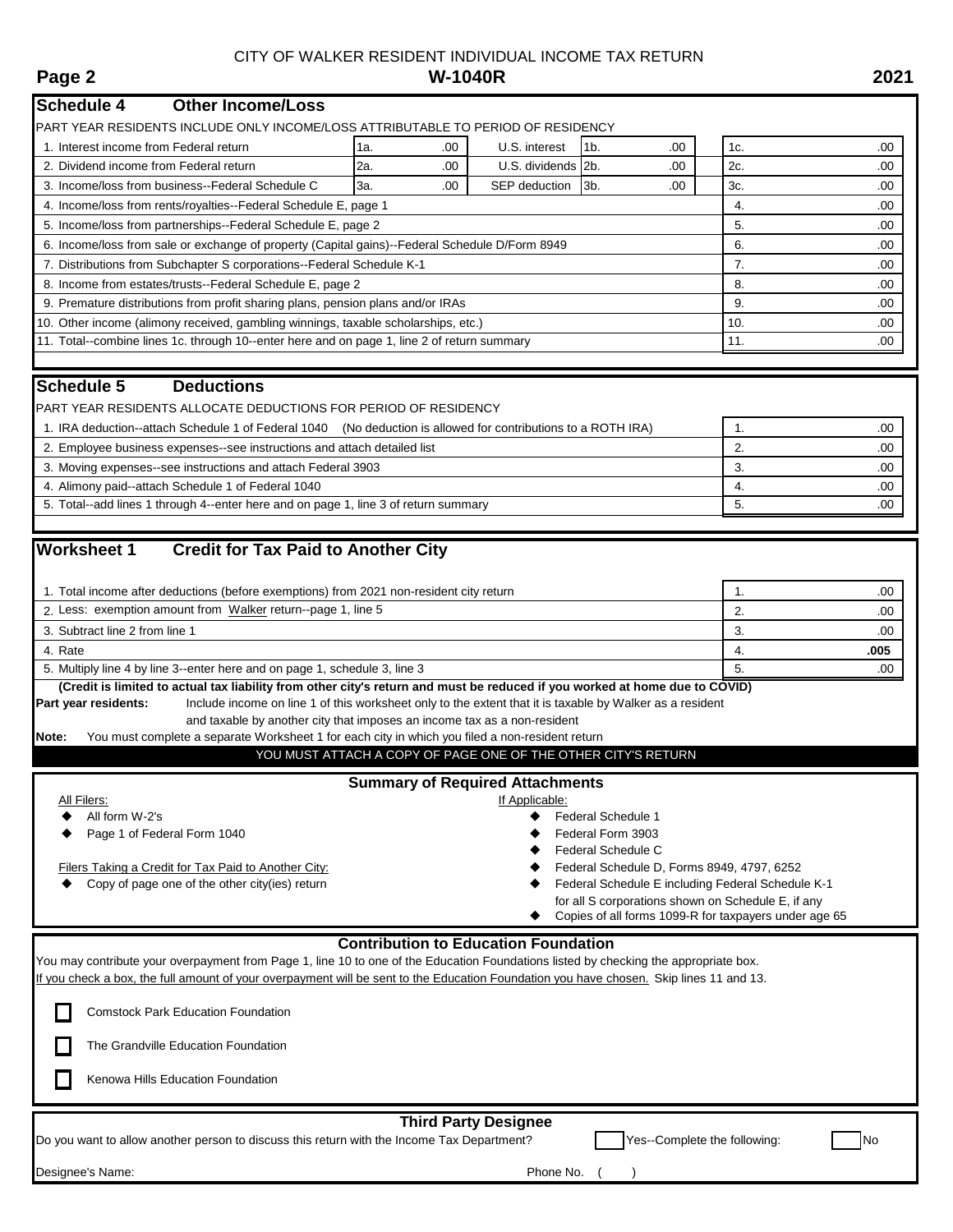of any net operating loss carryover deducted from line 3c. You may not deduct a carryback loss.

Line 4—Income/loss from rents/royalties (for filers of Federal Schedule E, page one)

Enter all rent and royalty income included on your Federal Schedule E, page one and received while a resident of Walker. **Attach a copy of Federal Schedule E, page one.**

Line 5—Income/loss from partnerships (for filers of Federal Schedule E, page two)

Enter your share of the partnership income/loss on line 5 of Schedule 4 as reported on Federal Schedule E, page two. Your share of qualifying dividends, gains, etc. are treated as belonging to you as an individual and should be reported on the appropriate Federal and Walker schedules.

#### **Attach a copy of Federal Schedule E, page two.**

If you are claiming a loss from a partnership located outside of Walker, **a copy of your Federal Schedule K-1 must be attached.**

Line 6—Income/loss from sale or exchange of property (for filers of Federal Schedule D, Form 8949, Form 4797 and/or Form 6252)

Enter on line 6 the gain/loss from the sale or exchange of real or tangible personal property regardless of where located. The Walker Income Tax Ordinance follows the Internal Revenue Code in its treatment of capital gains, with two exceptions:

 Gains on the sales of obligations of the United States are not taxable on this return.

 Gain or loss on property purchased prior to January 1, 1988 must be determined by one of the following methods:

- a) The basis may be the adjusted fair market value of the property on January 1, 1988 (December 31, 1987 closing price for traded securities), or
- b) Divide the number of months the property has been held since January 1, 1988 by the total number of months the property was held, and apply this fraction to the total gain or loss as reported on your federal income tax return.

#### **Attach Federal Schedule D and Form 8949. Also attach Form 4797 and Form 6252 if applicable.**

Line 7—Distributions from Subchapter S corporations.

Enter on line 7 cash or property distributions from S corporations from line 16, code D of Federal Schedule K-1. The Walker City Income Tax Ordinance does not recognize Subchapter S status. Distributions from an S corporation are taxable as if paid by a regular corporation as dividends.

If you are a shareholder in a corporation that has elected to file under Subchapter S of the Internal Revenue Code, you are not required to report any distributed income from Federal Schedule K-1 lines 1 through 11, nor may you deduct your share of any loss or other deductions distributed by the corporation.

#### **Attach copies of Federal Schedule K-1 for all S corporations listed on page two of your Federal Schedule E regardless of whether or not the S corporation made distributions.**

Line 8—Income from estates and/or trusts.

Enter on line 8 all income from estates and/or trusts reported on your Federal Schedule E, page two. Income from an estate or trust is taxable to a Walker resident regardless of the location of the estate or trust, or the location of property it may own.

#### **Attach a copy of Federal Schedule E, page two.**

Line 9—Distributions from profit sharing plans, premature IRA distributions. Enter on line 9 all early pension and profit sharing withdrawals and/or distributions subject to the 10% federal penalty. Also report on line 9 premature IRA distributions subject to the 10% federal penalty. Line 10—Other income.

Enter on line 10 all other income reported on your federal return and not specifically exempted by the Walker City Income Tax Ordinance. Examples of the types of income reported on line 10 are gambling winnings, alimony received and miscellaneous income.

#### **SCHEDULE 5—DEDUCTIONS**

*Part-year residents must allocate deductions the same way they allocate income. The only deductions allowed by the Income Tax Ordinance are:* Line 1—IRA deduction

The rules governing IRA deductions on this return are the same as under the Internal Revenue Code.

Contributions to ROTH IRA's are not deductible.

#### **Attach Schedule 1 of Federal Form 1040.**

A SEP retirement plan deduction must be entered on line 1b. of Schedule 4.

Line 2—Employee business expenses

The employee business expenses listed below are not subject to the same reductions and limitations required under the Internal Revenue Code. These expenses are, however, allowed only to the extent not paid or reimbursed by your employer and only when incurred in the performance of service for your employer.

The only deductions allowed by the City of Walker Income Tax Ordinance are as follows:

- Expenses of travel, meals and lodging while away from home
	- Expenses as an outside salesperson who works away from his employer's place of business (does not include driver/salesperson whose primary duty is service and delivery).
- Expenses of transportation (but not transportation to and from work).
- Expenses reimbursed under an expense account or other arrangement with your employer, if the reimbursement has been included in reported gross earnings.

#### **You must attach a detailed list of your employee business expenses.** Line 3—Moving expenses

Moving expenses for certain Armed Forces members only into the City of Walker that qualify under the Internal Revenue Code as a deduction from federal gross income may be deducted on your Walker return. **You must attach a copy of Federal Form 3903 or a list of your moving expenses, including the distance in miles from where you moved.** Line 4—Alimony deduction (**CHILD SUPPORT IS NOT DEDUCTIBLE)** Enter alimony deducted on your 2021 federal return.

#### **You must attach a copy of Schedule 1 of your Federal Form 1040.**

#### **COMPLETING YOUR RETURN**

After completing schedules 1 through 5 as applicable, transfer the results of schedules 1 through 5 to lines 1, 2, 3, 5 and 8 on the front of the form.

Follow the instructions on the front of the form for lines 4, 6 and 7. Line 9—Tax due

If after computing your Walker Income tax and deducting your payments and credits, the balance due is one dollar (\$1.00) or more, it must be entered on Line 9.

Make check or money order payable to CITY TREASURER and mail with this return to: WALKER CITY INCOME TAX DEPARTMENT, P.O. BOX 153, GRAND RAPIDS, MI 49501-0153. For direct electronic withdrawal, mark pay tax due, line 14b, and complete lines 14c, d, e and f. Withdrawal date (line 14f) must be no later than the due date of the return. If no date is entered, the default withdrawal date will be the date processed.

Line 10—Overpayment

If your total payments and credits on line 8 are more than Walker Tax on line 7, you have overpaid your tax for 2021.

- If you want your overpayment to be HELD and applied to your 2022 estimated tax, enter the overpayment on line 11.
- 2. If you want your overpayment to be DONATED to the Education Foundation of your choice, enter the overpayment on line 12. Select the Education Foundation on page 2.
- 3. If you want your overpayment MAILED to you, enter the overpayment on line 13.
- 4. If you want your overpayment REFUNDED VIA DIRECT DEPOSIT, enter the overpayment on line 13 and complete the routing number, type of account and account number boxes provided in line 14.

#### **Refunds or credits of less than one dollar (\$1.00) cannot be made. THIRD PARTY DESIGNEE**

If you want to allow a friend, family member or any other person you choose to discuss your 2021 tax return with the Income Tax Department, give the Department any information missing from your return, receive copies of notices and/or respond to notices about math errors, offsets and return preparation, check the "Yes" box in the designated area. Enter the designee's name and phone number. To designate the preparer who signed your return, enter "Preparer" in the space for designee's name.

#### **ASSISTANCE**

If you have questions not answered in these instructions or if you need assistance in preparing your return, call (616) 791-6880.

We would be happy to prepare your Walker Income Tax Return free of charge. Please contact the Walker Income Tax Department at 791-6880 for an appointment.

#### **NOTICE**

These instructions are an interpretation of the Walker City Income Tax Ordinance. If any discrepancy exists between the instructions and the Ordinance, the Ordinance prevails.